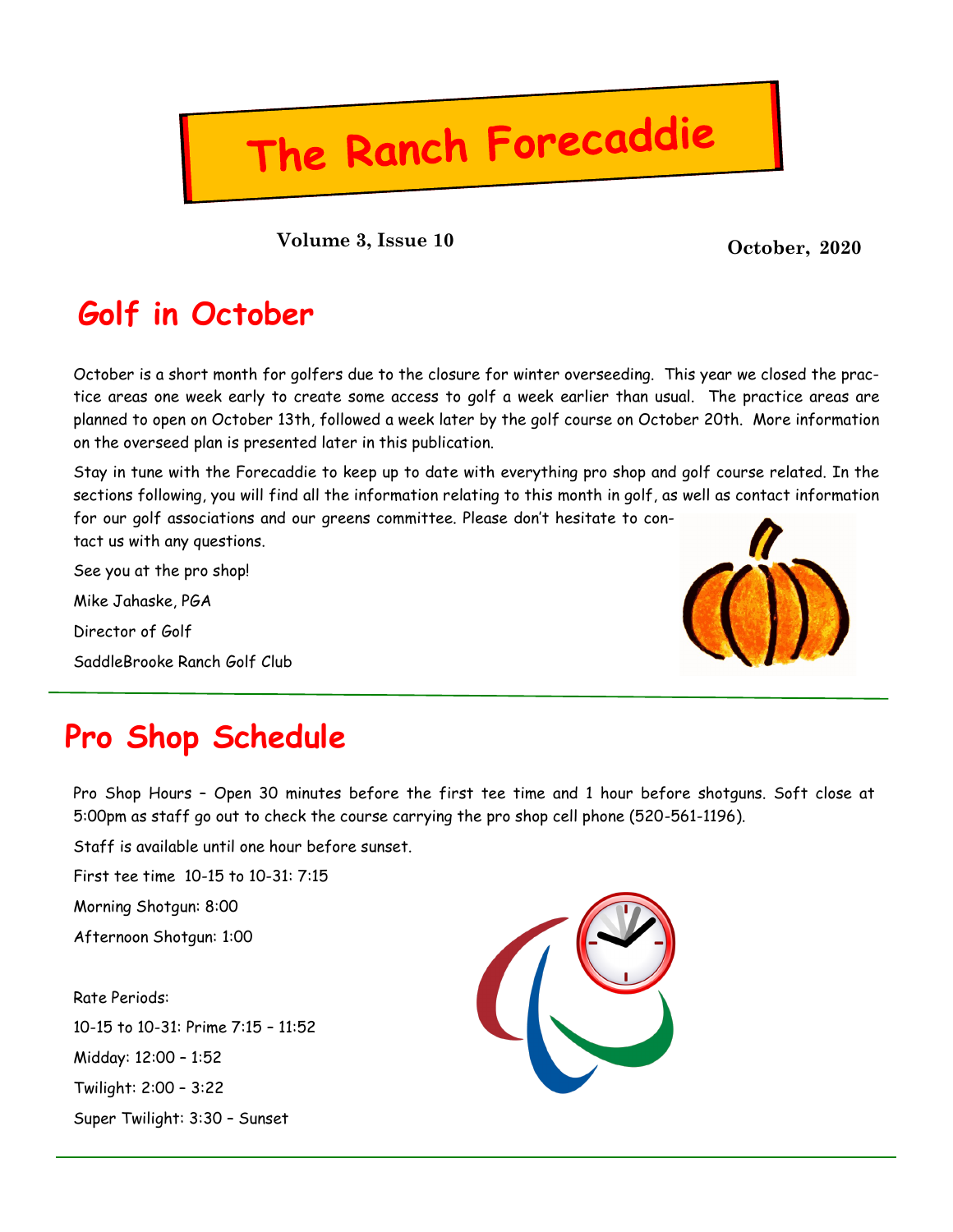# **Golf Maintenance Schedule**

A maintenance plan is put into place at the beginning of the year. Variance in weather and agronomic conditions may require changes to the schedule.

### **October Maintenance Schedule**

The practice areas (driving range, pitching area, and practice putting green) closed one week prior to overseeding on Monday, September 21st. They will open on Tuesday, October 12th. We closed them a week early to shorten the amount of time the golfers do not have access to the golf facilities. When the range opens, we will utilize the artificial tee for about two weeks to allow



the tee turf to mature as much as possible before the heavy traffic expected during the winter.

September 28th through October 19th the golf course will be closed for overseeding. The course will open following overseeding on Tuesday, October 20th, barring any unforeseen weather-related delays. Work on the perimeter of the course will resume after the course is open and both the overseeded and dormant areas are in playable condition.

Back Nine morning nine hole times will not be available on Wednesday and Friday on a year round basis to allow maintenance time to complete weekly tasks.

# **Free Monthly Golf Clinic**

Every month Mike and Ken will conduct a free golf clinic. All residents and their guests are welcome to attend, and there is no cost. Please sign up in the pro shop. The staff have a book behind the counter with all the scheduled clinics that you can sign up for. You are welcome to attend as often and as many as you like! The clinics will cover basic technique and mechanics of each topic and are great for learning a new skill or brushing up a skill that needs some work. **The clinic for October will cover the full swing and will be held on Monday, October 26th, at 2:00pm, at the driving range tee.** 

# **Golfing News**

### **Courtesy and COVID**

We had a report that someone had spit on a few greens leaving phlegm near the cup. This activity shows a blatant lack of courtesy for others, especially during this time of COVID, when so many precautions are being taken to help prevent potential exposure to the virus. Please use courtesy, and keep in mind the efforts everyone is taking to promote safety.

### **Golf Course Access**

Dear residents, as many of the community activities have been closed for precautionary measures to help reduce exposure to the COVID-19 virus, many of you have taken to walking as a way of exercise and to get out of the house. Please remember that for your safety we do not allow joy riding, walking, biking, jogging, etc. on the golf course **AT ANY TIME**. Only golfers, golf staff, or emergency or other authorized service vehicles are allowed on the golf course and paths.

**This is especially important during overseeding with workers busy with prepping the course and not expecting to be in contact with residents.**

Thank you for your understanding and cooperation!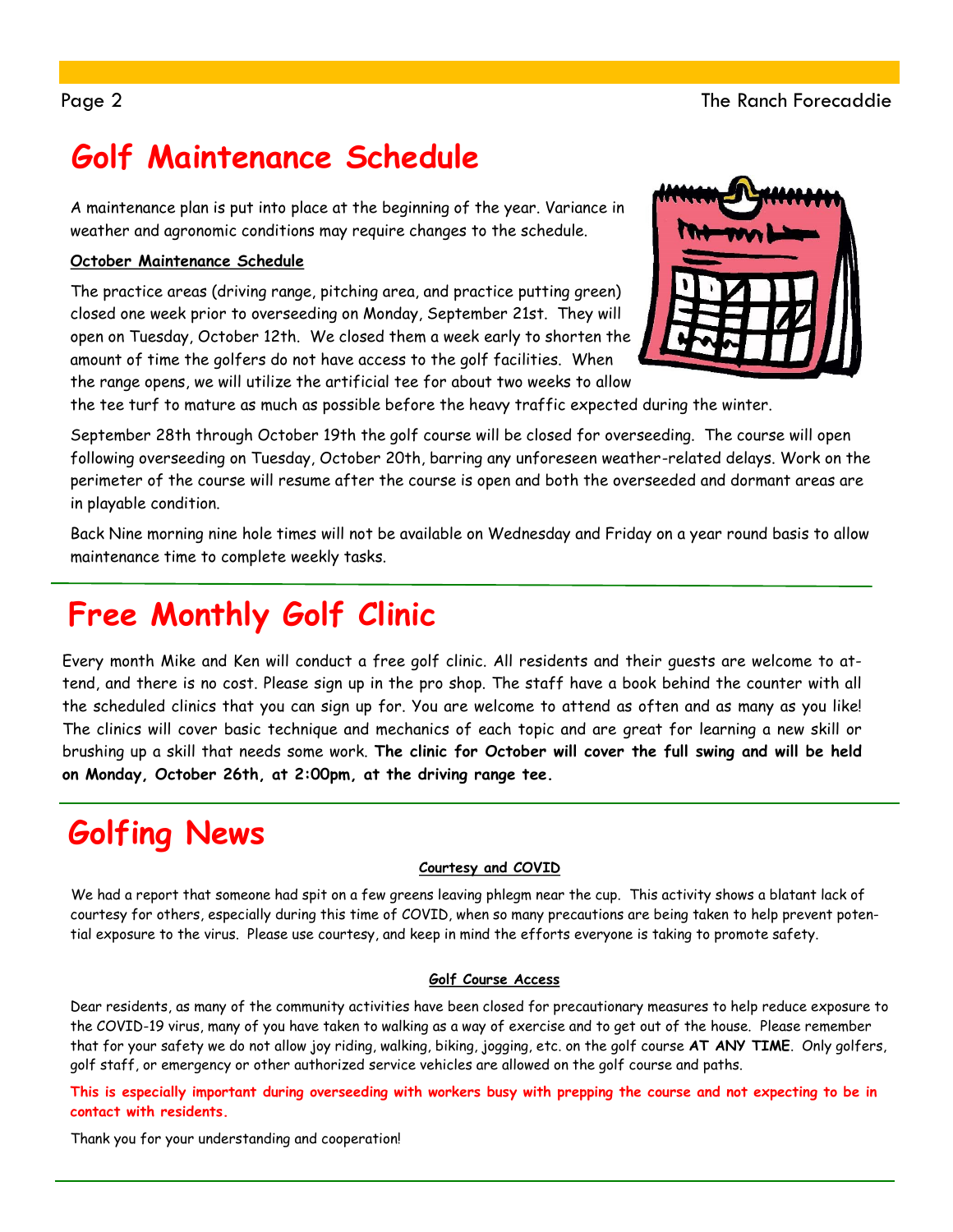### **Golfing News cont.**

#### **2020 Golf Course Fairways, Greens, and Practice Areas Overseeding Plan**

#### **Fairways**

This past summer great strides were made improving the health and density of the Bermuda grass fairways on the golf course. The goal is to have fairways with a thick enough cover of turf that if left dormant for the winter, the turf will still provide a good playing surface for the wide variety of golfers that frequent the course. Last year we were able to leave five fairways dormant throughout the winter. This year we will have 10 fairways dormant, a one-hundred-percent increase!

The value of leaving fairways dormant during the winter is that they do not have to transition from the rye overseed and are able to quickly reestablish growing once the weather warms up. The balance is that in order to have a fairway dormant and playable it must be a healthy as possible to provide the density required for a good playing surface when dormant in the cold weather.

The process is then to work each summer to grow a good strong dense stand of Bermuda grass turf that will provide that quality surface even though dormant.

The fairways we will overseed this winter are close to, but not quite ready to be left dormant as their density is not full in all areas. We will begin working them as early as possible next spring and feel confident that the turf on all the fairways will be ready to be left dormant through the winter to provide that solid playing surface while dormant.

#### **Greens**

Over the years three different grasses have been used to overseed the greens for the winter. Rye seed is the most common, but Bent and Poa Trivialis have been used as well.

**Rye**— Rye is the stand-by in Arizona because of its ability to sprout quickly and provide a rich green color; but, the leaf of the Rye turf plant is thicker and wider and does not create the idea putting surface.

Article continued on page 4.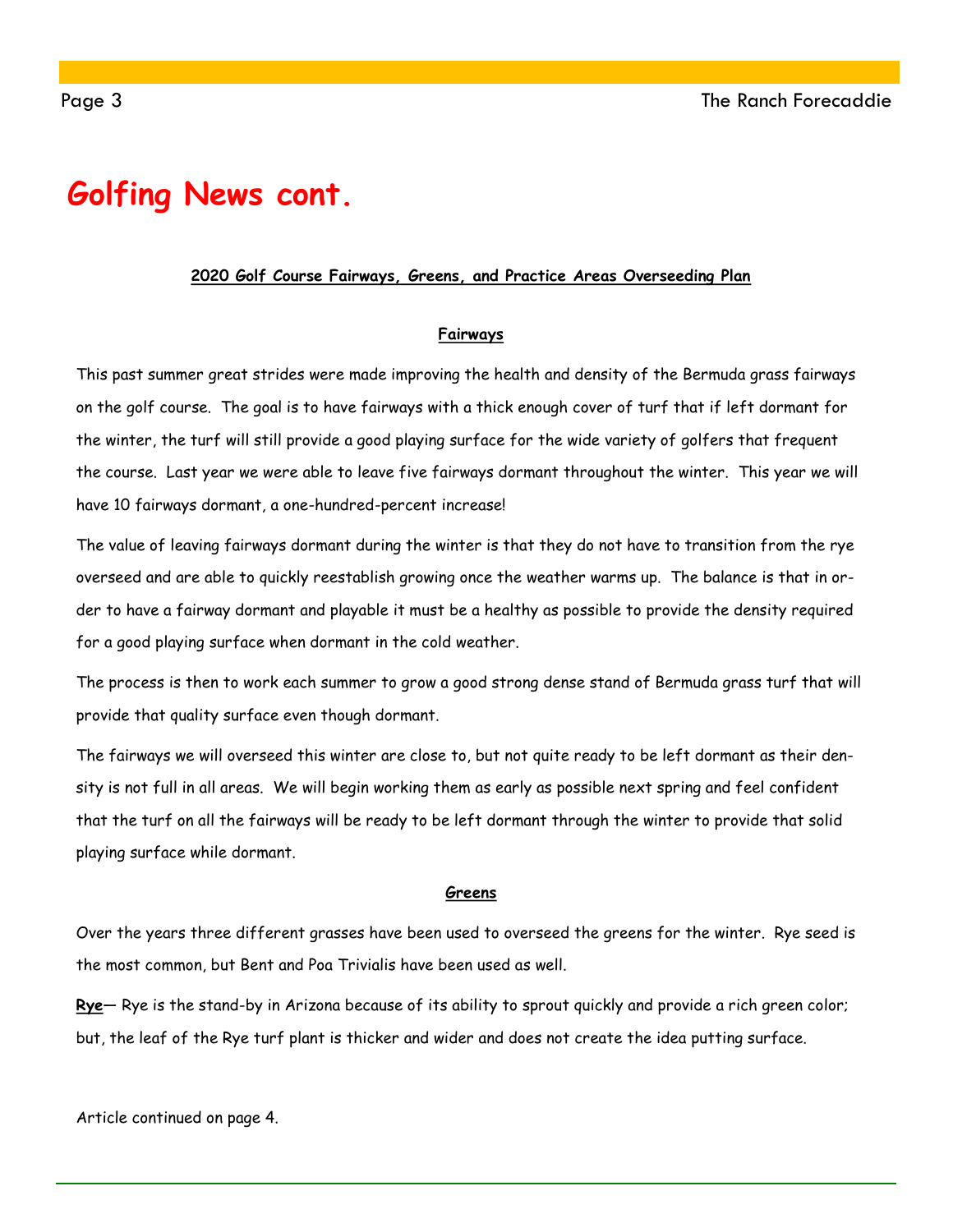### **Golfing News cont.**

#### **2020 Golf Course Fairways, Greens, and Practice Areas Overseeding Plan Cont.**

**Bent**- In order to provide a smoother putting surface, Bent was tried early in the history of the course. Bent provides an excellent putting surface with a small fine leaf and dark green color. The issue with Bent is that with our elevation and cooler temperatures (for Arizona), the Bent did not want to transition out of the base Bermuda in the summer. In fact, it began to slowly displace the Bermuda, which created concern that it would cause long-term harm to the Bermuda, so the use of Bent was discontinued.

**Poa Trivialis**- Several years later, Poa Trivialis was tried as an aid to a smoother putting surface. Poa does not have the dark green color of Bent, but it shares the small fine leaf. Unfortunately, Poa Triv will transition poorly out of the Bermuda as it will survive well into the summer, and then die abruptly during periods of high heat, causing a loss of putting surface.

**Greens Resurfacing** –Flash forward to 2020, and the original tif dwarf Bermuda is getting toward the end of its natural life span. We are discussing options for re-grassing the greens as many of you have heard. There are several ways to go about this. The most common today is to use Mini Verde ultra dwarf Bermuda. A less common, but viable approach, is to use Bent. Due to our higher elevation, Bent is possible to use because of our more temperate conditions. We have also seen that the Bent which was used for overseeding in the past has continued to not only survive, but thrive in many of the greens on the course. To that end, this year we will overseed with Bent and use it as a test for winter conditioning and to see how it fairs during the summer. This process will allow us to gather data regarding what surface to use to replace the existing Tif Dwarf Bermuda in the future.

**Practice Areas**—The putting green will be overseeded with Rye and Bent just like the greens on the course. The pitching green will be overseeded with Bent only to give us a look at what a Bent only green will be like possibly in the future.

#### **Overseed at a Glance**

Greens—seeded with Rye and Bent

Fairways—10 dormant and painted, 8 overseeded with Rye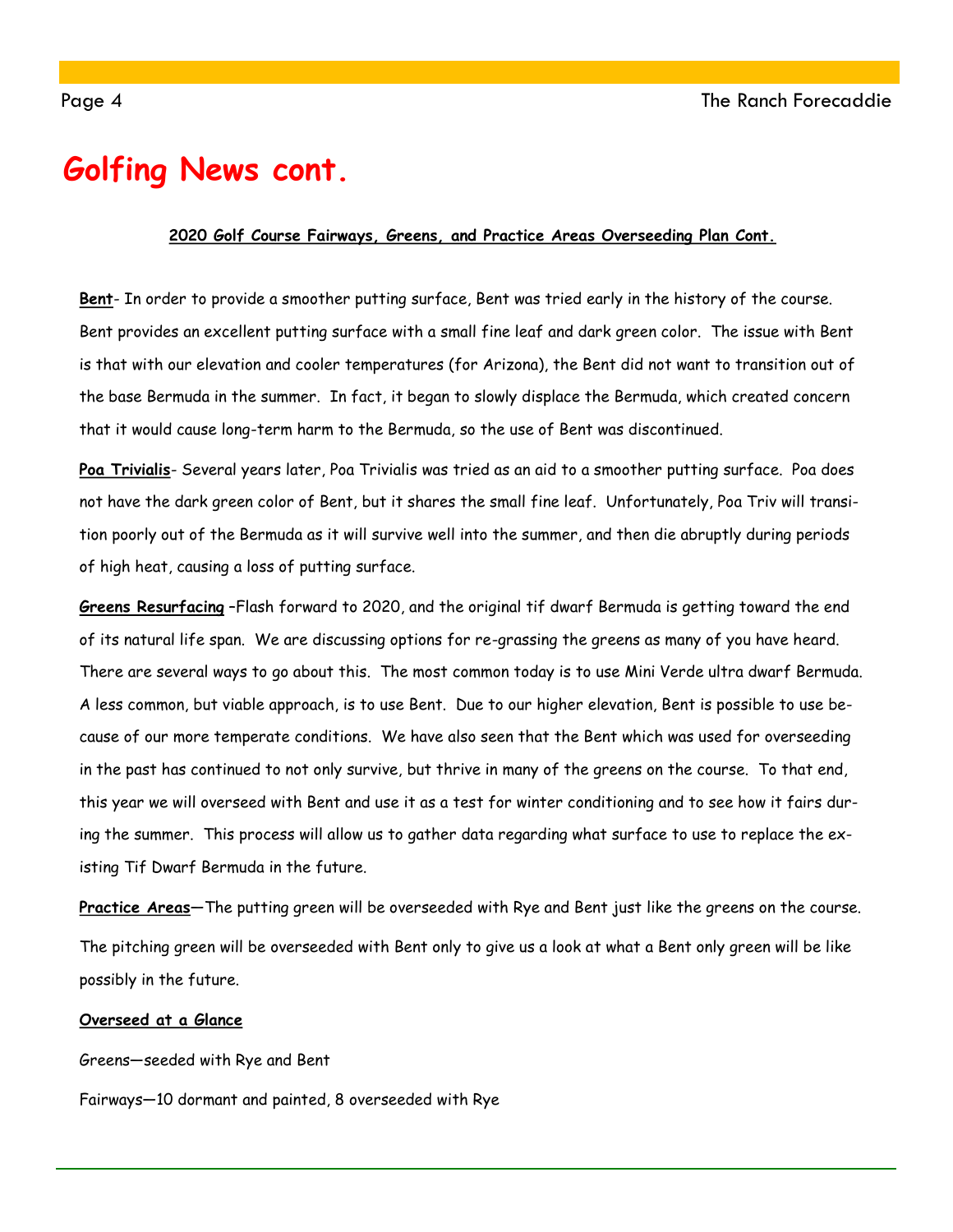### **Golfing News cont.**

### **Pro Shop Hours During Overseeding**

Overseeding this year is from Monday, September 28th through Monday, October 19th. The range, pitching green, and putting green closed one week earlier on Monday, September 21st, so we could open it one week before the course on Tuesday, October 13th. The pro shop check-in window will be open beginning Tuesday, October 13th, to sell tokens for the range that will open that day along with the practice pitching are and the practice putting green. The window will be open each day through Monday, October 19th, from 7:00am to 11:00am. The pro shop building itself will be closed until the 20th and will open with the golf course.

## **Golf Maintenance News**

Chris and crew are busy prepping the course and getting ready to grow in the winter overseed. Chris will return with an article in the next issue for November.